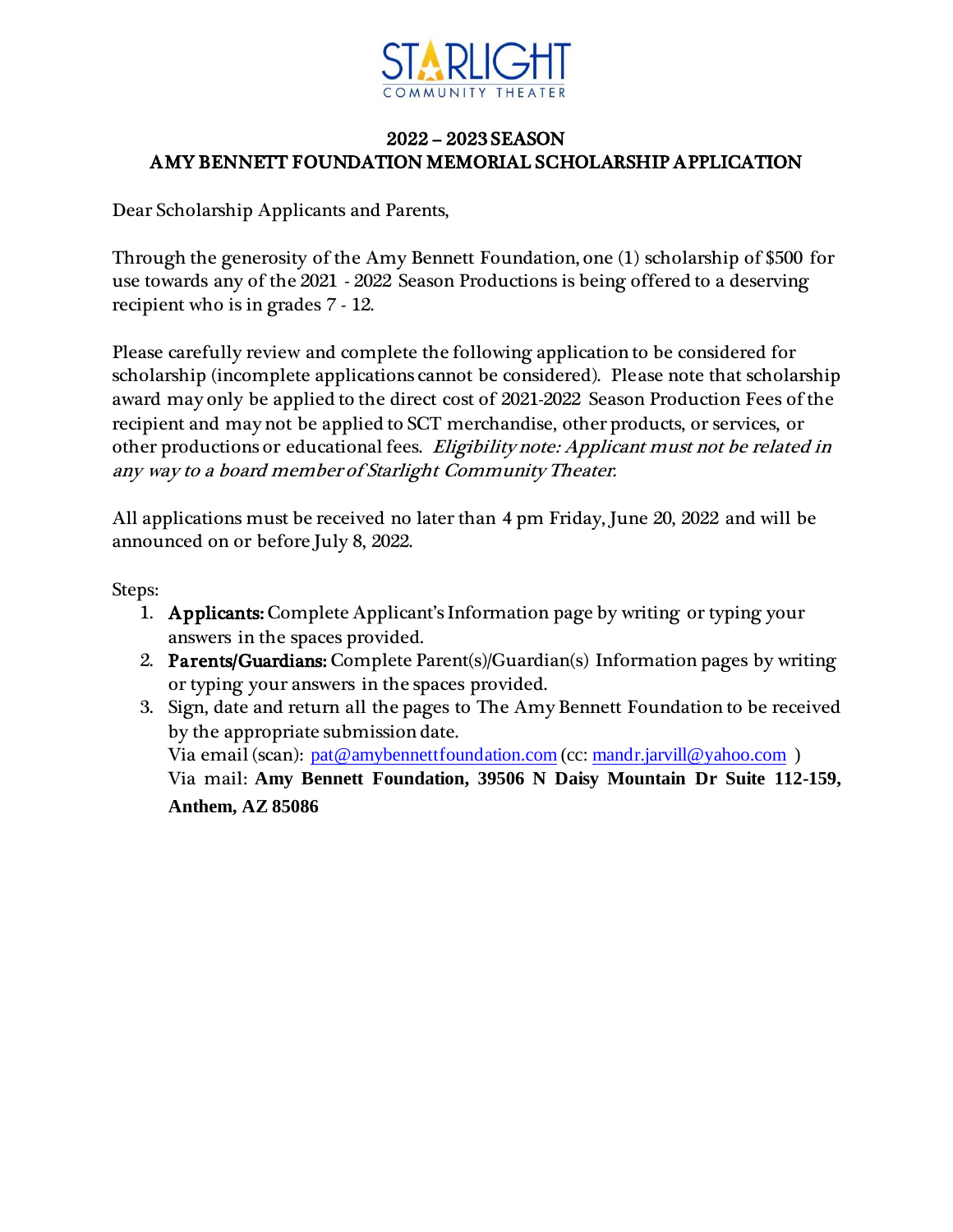

# 2022 – 2023 SEASON AMY BENNET FOUNDATION MEMORIAL SCHOLARSHIP APPLICATION

## Applicant's Information for Scholarship Application Please Print

| Today's Date:                      |            |  |  |                  |  |
|------------------------------------|------------|--|--|------------------|--|
| Applicant's Full Name:             |            |  |  |                  |  |
| <b>School Currently Attending:</b> |            |  |  |                  |  |
| Applicant's Age:                   | Birthdate: |  |  | Grade Fall 2022: |  |
| Direct phone number:               |            |  |  |                  |  |
| Email address:                     |            |  |  |                  |  |
| <b>Mailing Address:</b>            |            |  |  |                  |  |
|                                    |            |  |  |                  |  |
|                                    |            |  |  |                  |  |

Have you participated in any Starlight Community Theater's Productions before, and if so, what year(s), what production(s), and in what capacity/capacities? (You may attach your Theatre Resumé)

Please list any personal private training you have and/or currently receive in acting, music, and dance:

Please share in 150 words why you should be awarded this scholarship and what drama, music, and dance mean to you and your life: (You may attach your response if the space below is not sufficient.)